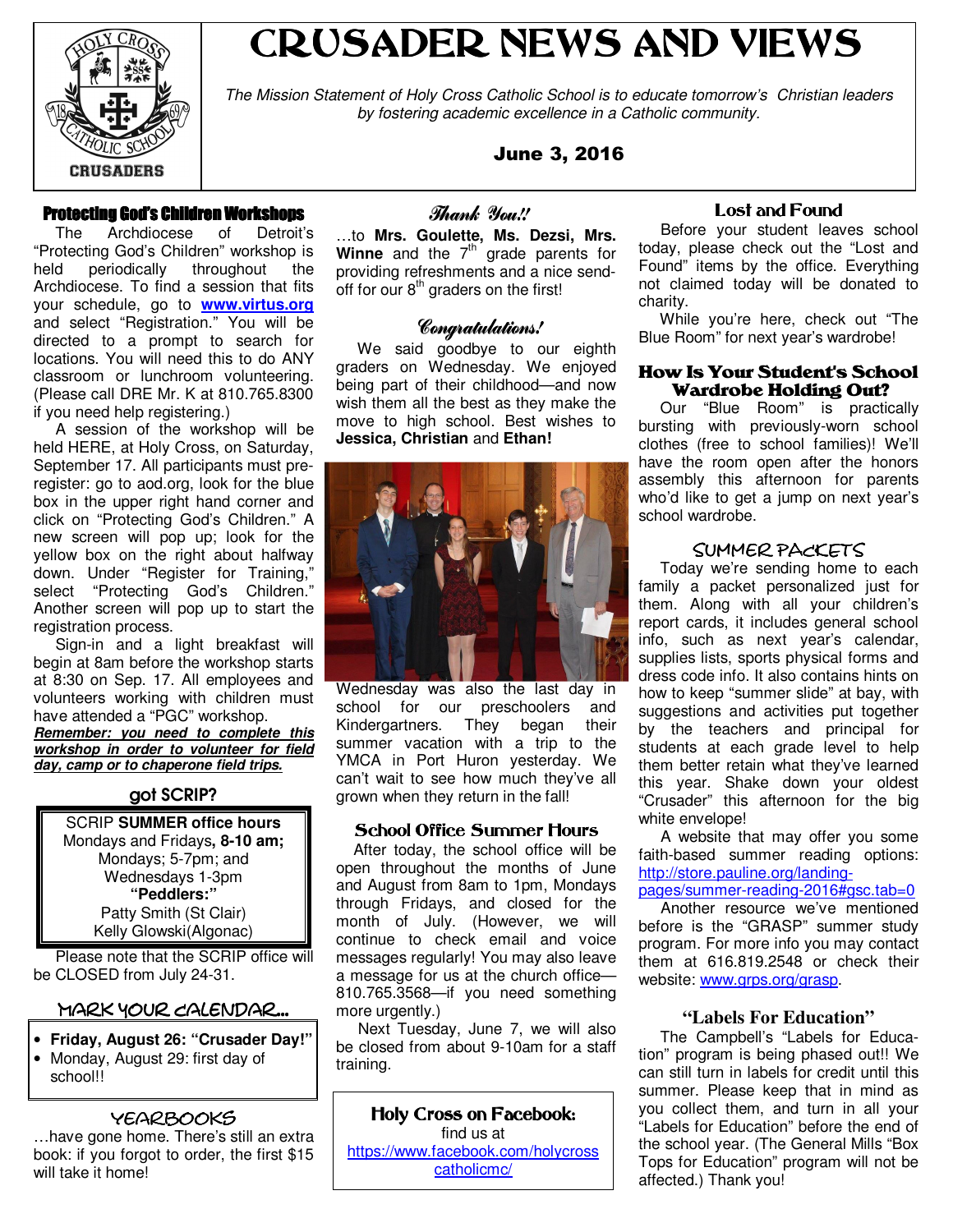# **PTO News--**

 PTO announces vacancies for next year in the offices of President, Vice President and Secretary (Betsy Davenport returns as Treasurer). If you're interested in more info please contact Laura Bailey. Their next meeting will be at June 14 at Cottrellville Township park (time to be announced later).

#### **School Committee**

…is also looking for fresh ideas! The Committee acts as the principal's advisory group. Interested? for more info please email Dr. Wagner (principal@holycrossonline.net).

#### Bingo!

Still need workers for the  $1<sup>st</sup>$  and  $4<sup>th</sup>$ weeks of each month (approx. 6-10pm, give or take 15 min.). Can't commit for the entire year? No problem! There are plenty of dates available throughout the 2016-17 service credit year—they're filling on a first-come-first-served basis (and filling fast!). Contact Tracy Wilson today! (c/o school by phone, or email: tracycarnahan@comcast.net)

## "Flashback Friday!"

 Are you, or do you know, a Holy Cross alum who would be interested in having your bio featured on "Flashback Friday" on our Facebook page? Please contact Mrs. Leslie DeMeulenaere (mrsd.leslie@gmail.com) for more info or to submit a bio.

#### **OLR Parish Directory**

 Mrs. Theresa Kukawka is looking for anyone interested in helping put together a new OLR parish pictorial directory—for more info please contact her at shepherdoftheflock@gmail.com.

#### **Preschool**

 We are investigating an all day, 5 day Prekindergarten for next year. If you're interested, please call school before the end of next week.

#### "FACTS"

 Statements will be in the mail next week. We are trying to have everything up and running with FACTS by then, and will include instructions with the statement if all is ready.

 If, however, all is NOT ready, please just continue making your monthly payments at the school office. Thanks again for your patience as we learn this new trick!

# 2016-17 Calendar

…is attached. There is also a hard copy in your "summer study" packet. Please note that the correct date to return to school after the Feb 17-20 winter break will be **Tuesday, Feb. 21.** 

# **Holy Cross Catholic School Honor Roll-Fourth Quarter**

Kindergarten

Perfect Attendance: Daniel Pelz, Xavier Zammit.

**Second Grade** 

Perfect Attendance: Payten Danneels, Amadeus Rons, Lylah Schaening.

#### **Third Grade**

All As: Brennen DeMeulenaere, Allison Kuzera, Olivia Ogden. Honor Roll: John Bailey, Cole Campbell, Ava DeVeny, Conor Guyor, Angela Winne. Perfect Attendance: John Bailey, Conor Guyor, Allison Kuzera, Angela Winne.

#### **Fourth Grade**

All As: Sofia Neagos, Isaac Zammit. **Honor Roll: Gemma Downey** Perfect Attendance: Wyatt Schulte, Isaac Zammit.

**Fifth Grade** 

All As: Claire Campbell, Matthew Zammit.

Honor Roll: Devin Allam, Rebecca Goulette, Lauren Rosemeck, Scarlett Scott, Anna Winne.

Perfect Attendance: Devin Allam, Claire Campbell, Joey Fajardo, Lauren Rosemeck, **Matthew Zammit.** 

**Sixth Grade** 

All As: Abbie Cullen, Ava Isrow, Dresden Scott, Michael Wilkinson.

Honor Roll: Julia DuVall, Grace Govier-LaParl, Lauren Isrow, Lydia Kukawka, Nicole Zawadzinski.

#### Seventh Grade

All As: Charlotte Fajardo, Sophia Goulette, Gabriel Rowland Renaud, Chris Winne. Honor Roll: Julia Jakubowski, Ron Schulte.

Perfect Attendance: Luke Chadra, Charlotte Fajardo, Gabriel Rowland Renaud, Ron Schulte.

## **Eighth Grade**

All As: Jesica Barr. **Honor Roll: Christian Dahnke.** 

Wishing all a safe, fun and restful summer—can't wait to see you refreshed and ready to learn in the fall!